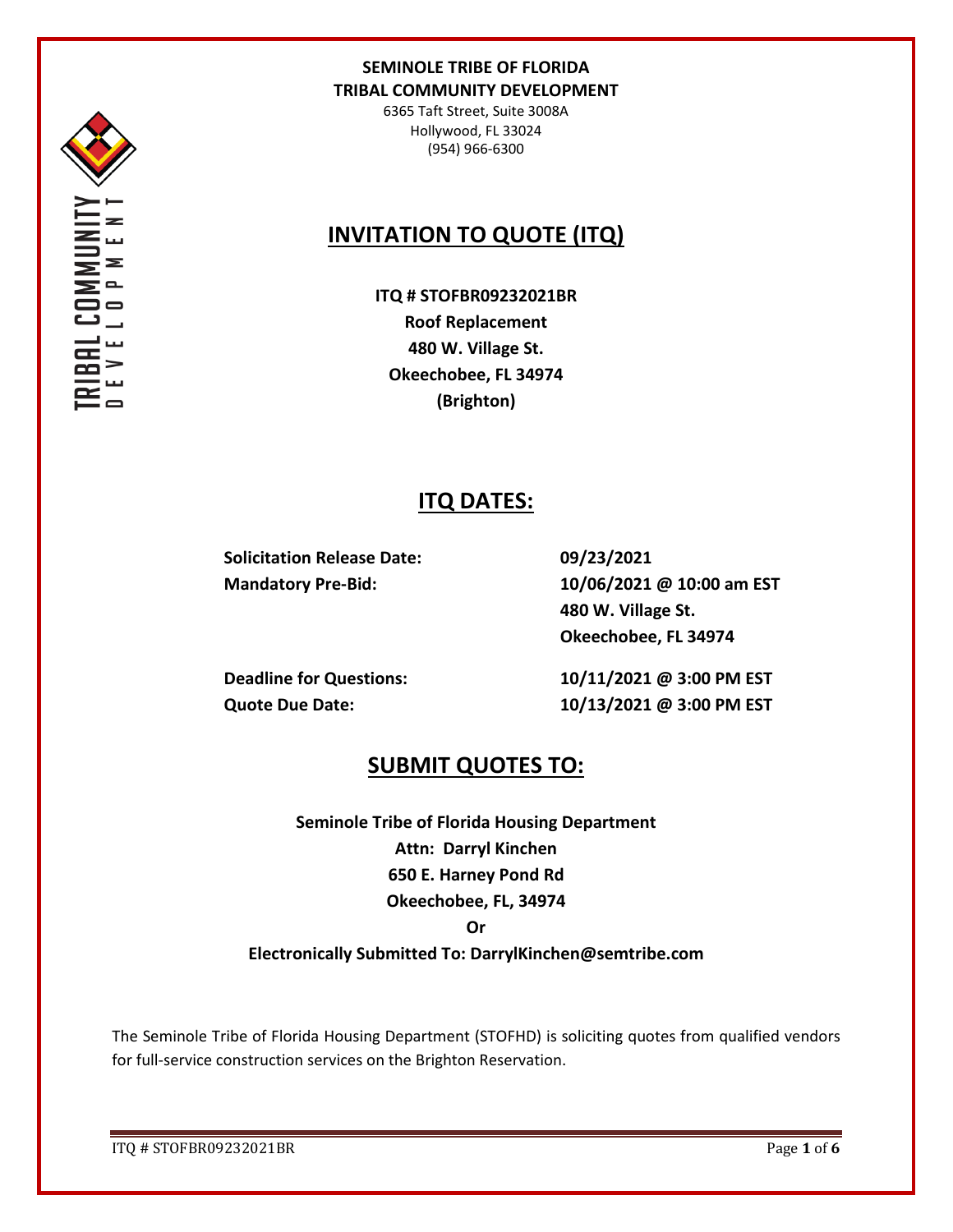6365 Taft Street, Suite 3008A Hollywood, FL 33024 (954) 966-6300

## **SECTION 1: INTRODUCTION AND INSTRUCTIONS**

#### **1.0 INTRODUCTION**

This ITQ provides prospective firms with sufficient information to enable them to prepare and submit quotes to the Seminole Tribe of Florida Housing Department (STOFHD) for The STOFHD is initiating this competitive ITQ to qualified Vendors who are in the business of providing General Contractor Services, capable of completing numerous job functions/services in a timely manner and therefore, seeks to enter into an Agreement with that Vendor.

#### **1.1 INSTRUCTIONS**

This Invitation To Quote (ITQ) contains the instructions governing the quotes to be submitted and the material to be included therein; as well as any mandatory requirements that must be met to be eligible for consideration. All requests for clarification and/or any additional questions regarding this ITQ must be submitted via email to: DarrylKinchen@semtribe.com

 Seminole Tribe of Florida Housing Department ATTN: **Darryl Kinchen**

 **650 E. Harney Pond Rd Okeechobee, FL, 34974**

A mandatory pre-bid meeting at the home is scheduled for **Wednesday, 10/06/2021 at 10:00 am**

**Only those emailed or sealed quotes received in this Brighton Housing Department office on or before the Due Date and time will be eligible for consideration. Any quote received after the Due Date and time, regardless of the method of delivery, will be discarded**.

The STOFHD hereby notifies all bidders that if your quote is selected, you will be required to enter into a formal contract with the Seminole Tribe of Florida for the services you are bidding. You will also be required to meet all company vendor, insurance and certification requirements.

The STOFHD reserves the right to reject any or all quotes, to waive formalities or informalities, and to award contract, either in whole or in part. The right is also reserved to select minority vendors and/or vendors with tribal member ownership.

All quotes submitted become the property of STOFHD upon receipt. The content of all quotes shall be kept confidential.

ITQ # STOFBR09232021BR Page **2** of **6**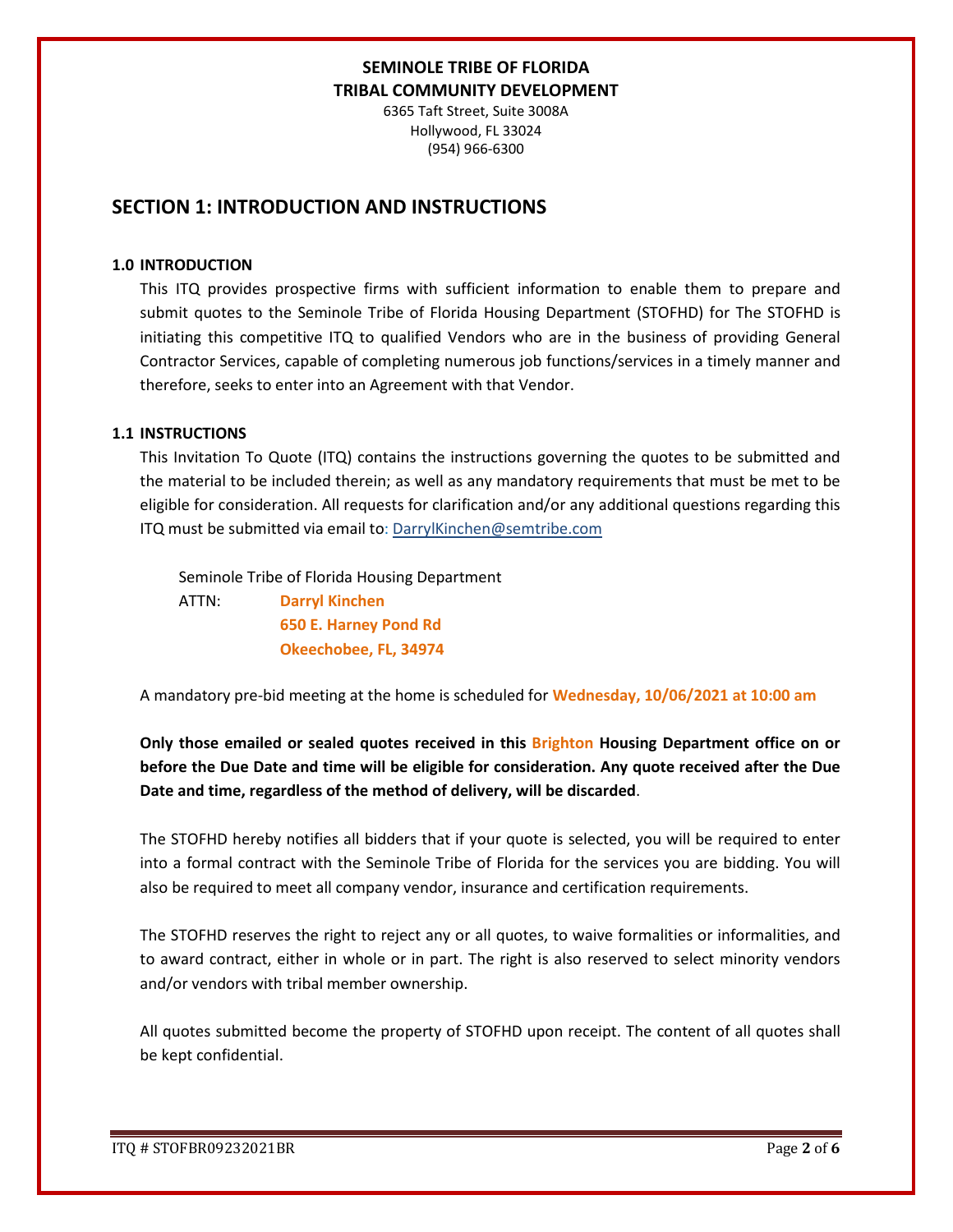6365 Taft Street, Suite 3008A Hollywood, FL 33024 (954) 966-6300

## **SECTION 2: GENERAL REQUIREMENTS**

#### **2.0 OBJECTIVE**

The objective of this ITQ is to provide sufficient information to enable qualified Respondents to submit written quotes. This ITQ is neither a contractual offer nor a commitment to purchase any products or services. All information contained in the quote must be legible. Any and all corrections and or erasures must be initialed. **Each quote shall be signed in ink by an authorized representative of the respondent**. The contents of the quote submitted by the successful respondent of the ITQ may become part of the contract awarded as a result of this solicitation.

#### **2.1 SCOPE OF WORK (SOW)**

The Scope-of-Work ("SOW") contained in the Attachments describes the services expected for a Contractor to provide the STOFHD. Respondent must ensure that all such services contained in the SOW are provided for in every particular and shall meet or exceed the level of quality, availability, features, functionality, frequency, accuracy, and performance.

The silence of specifications or requirements as to any detail contained in this document or any of the attachments or exhibits, or the apparent omission from any specifications or requirements, or a detailed description concerning any point, shall be regarded as meaning that only the best commercial practices shall prevail and that only material and workmanship of the finest quality are to be used. All interpretations of the Scope of Work shall be made on the basis of this statement.

#### **2.3 NOTIFICATION**

Each respondent submitting a quote in response to this ITQ will be notified in writing as to acceptance or rejection of their quote. Release of notification letters should be within sixty (60) days of the quote submission date. STOFHD reserves the right to delay this action if it is deemed to be in the best interests of STOFHD.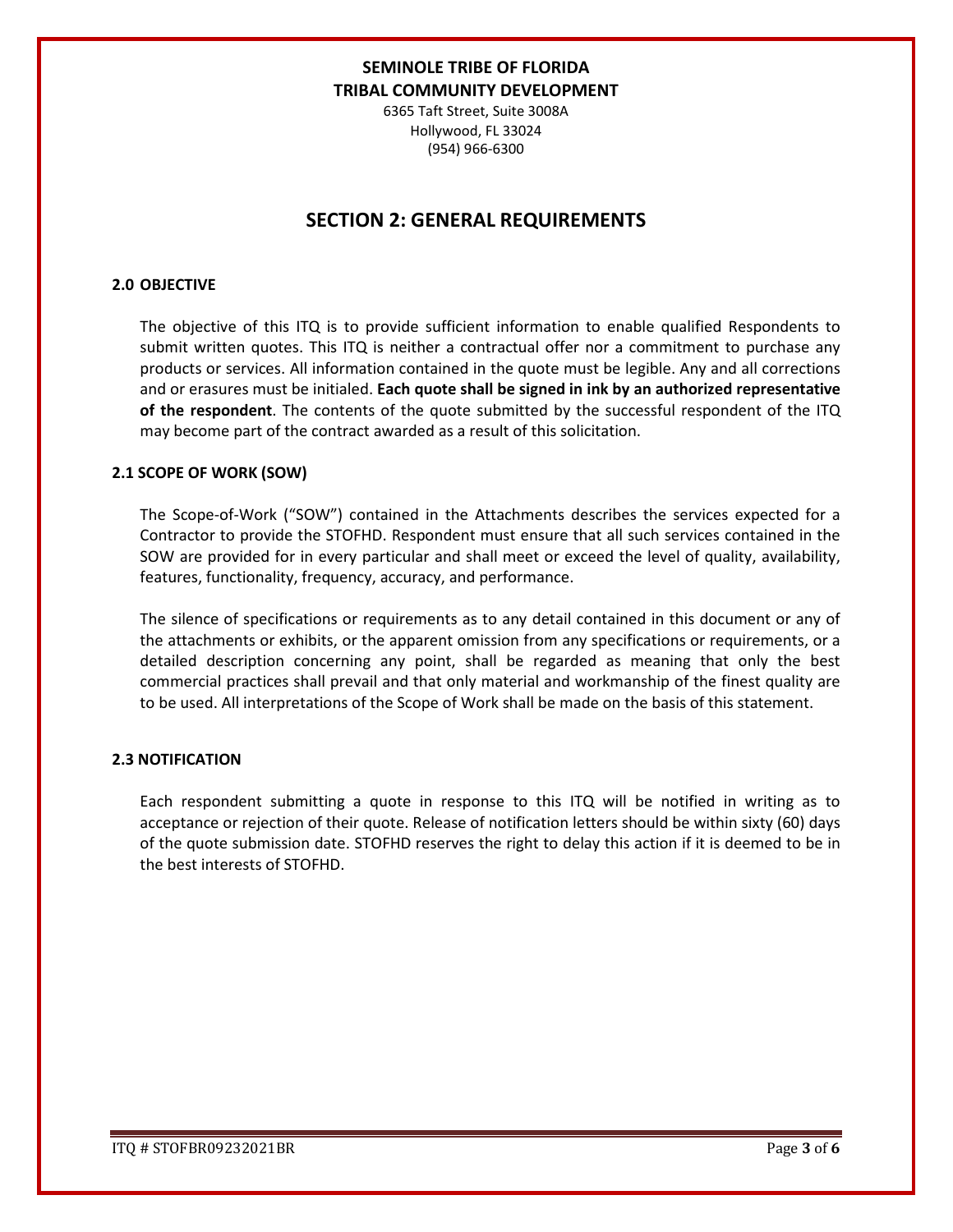6365 Taft Street, Suite 3008A Hollywood, FL 33024 (954) 966-6300

# **Housing Standardized Request for Repairs/Construction**

### **Bathroom:**

- All wood cabinets are required at all times, when like for like is stated if current cabinet is particle board, include in the bid the price to replace with all wood
- Dur-rock on walls in the shower or tub area
	- o All joints, corners and around windows must be sealed with red guard
	- o Extend the Dur-rock 2' on all sides beyond the shower or tub
- Shower floor mortar bed, no foam or any other products should be used
	- o Minimum 2-4% pre-slope
- Liner should be water tested for 24 hours
	- o Minimum 6 inches
- All floor tile should be slip/skid resistant
- Shower floor tile should be a maximum of 2x2 mesh
- Provide backing for all walls inside tub/shower area between 32" and 38"
- Faucets should be Kohler or Delta
- From shower diverter to shower head piping must be copper tubing and copper fittings o Secure the diverter and pipe fittings securely
- When tiling the walls extend 2 feet passed the shower or tub
- ADA bathroom the entire bathroom must be tile a minimum of 4 feet
- All toilets must be Kohler highline
- All exhaust must be vented through the roof or soffit
	- o The exhaust fan and light for the bathroom must be on the same switch
- All paint must be high gloss

### **Kitchen:**

- All wood cabinets are required at all times, when like for like is stated if current cabinet is particle board, include in the bid the price to replace with all wood.
- All sinks should be deep double drop in sinks
- Faucets should be Delta with a pull out spray hose
- Moisture resistant (purple) drywall
- Cabinet screws should be a minimum of  $2 \frac{1}{2}$  inches
	- o Efforts should be made to find a stud
- If drywall is removed from floor to ceiling, blocking must be provided for upper and lower cabinets

All microwave and kitchen hoods must be exhausted outside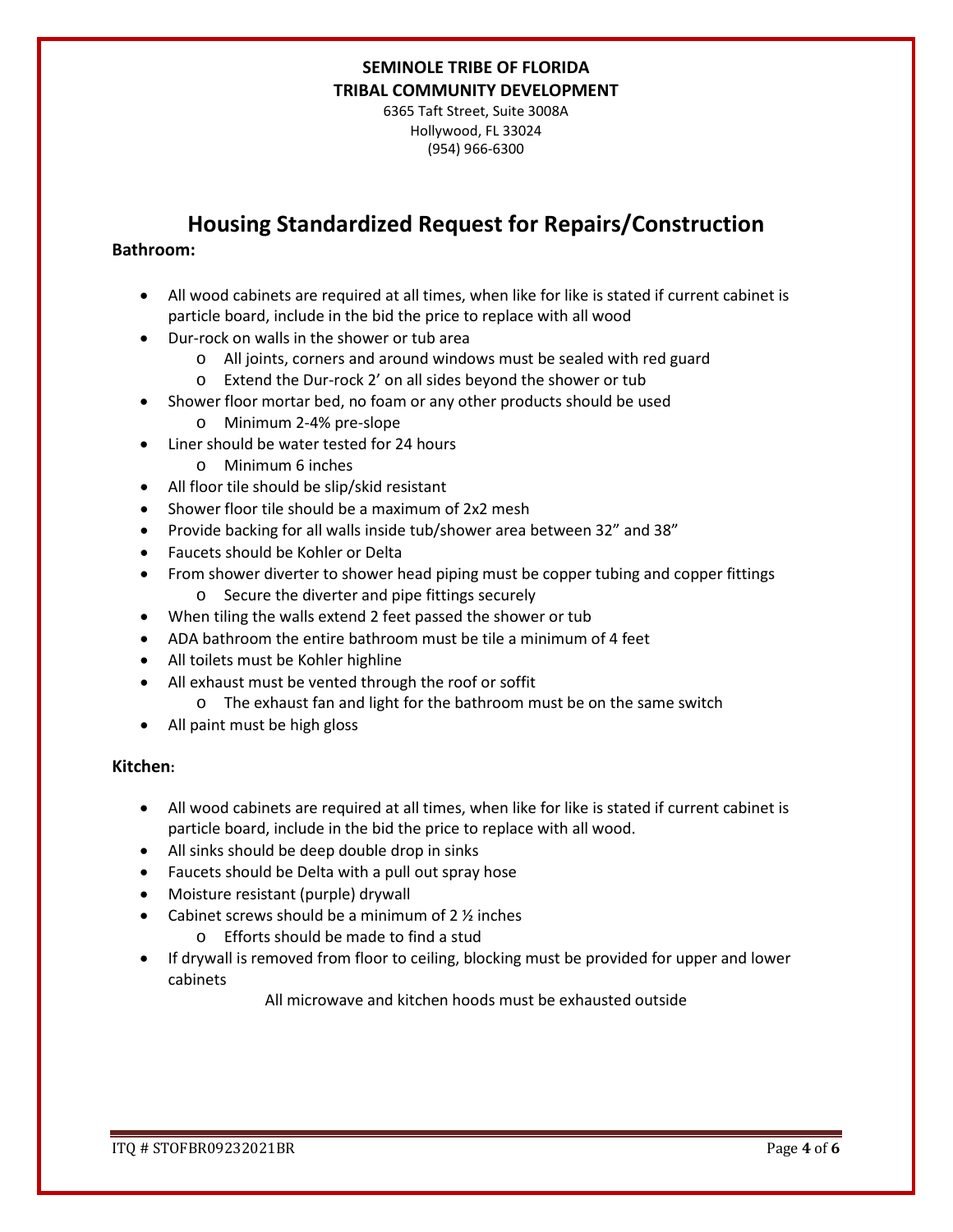6365 Taft Street, Suite 3008A Hollywood, FL 33024 (954) 966-6300

#### **Mechanical/HVAC:**

- All AC units must be installed on a metal stand with a secondary pan and connect float switch
- A primary float switch must be installed and connected
- When replacing duct work all joints and seams must be taped and mastic
- All new HVAC units must be a minimum of 16 seer
- All flexible ducts must be a minimum of R8 R-value
- All disconnects should be the pull type non-fuse
- Rheem, Goodman, Night and Day units preferred
- Caulk around all AC vents
- Keyed lockout caps must be on all units

### **Water Heaters:**

- GE brand, replaced like for like gallon size
- Drain pan required
- TRV piped to the outside
- All water heaters should have a separate shut off switch
- New code required Energy conservation code chapter 4
- Heat traps are mandatory

### **General Notes:**

- Schedules must be submitted with all bids and updated any time there is a change
- Contractors are expected to work Monday-Friday, 8:00am-5:00pm unless otherwise specified by the project manager
- When installing new drywall in bedroom, living room etc., backing must be provided for TV's being mounted on the wall
- Place a chase and an outlet at the same area where backing is located
- Seal all recess lighting, caulk the lights to the ceiling
- Caulk around all exterior lights
- All exterior light fixtures must be LED
- Any penetration that are made through the wall to the exterior must be caulked or sealed
- Any new gutters must have leaf guard
- Any roof repairs/replacement must follow Miami-Dade standards